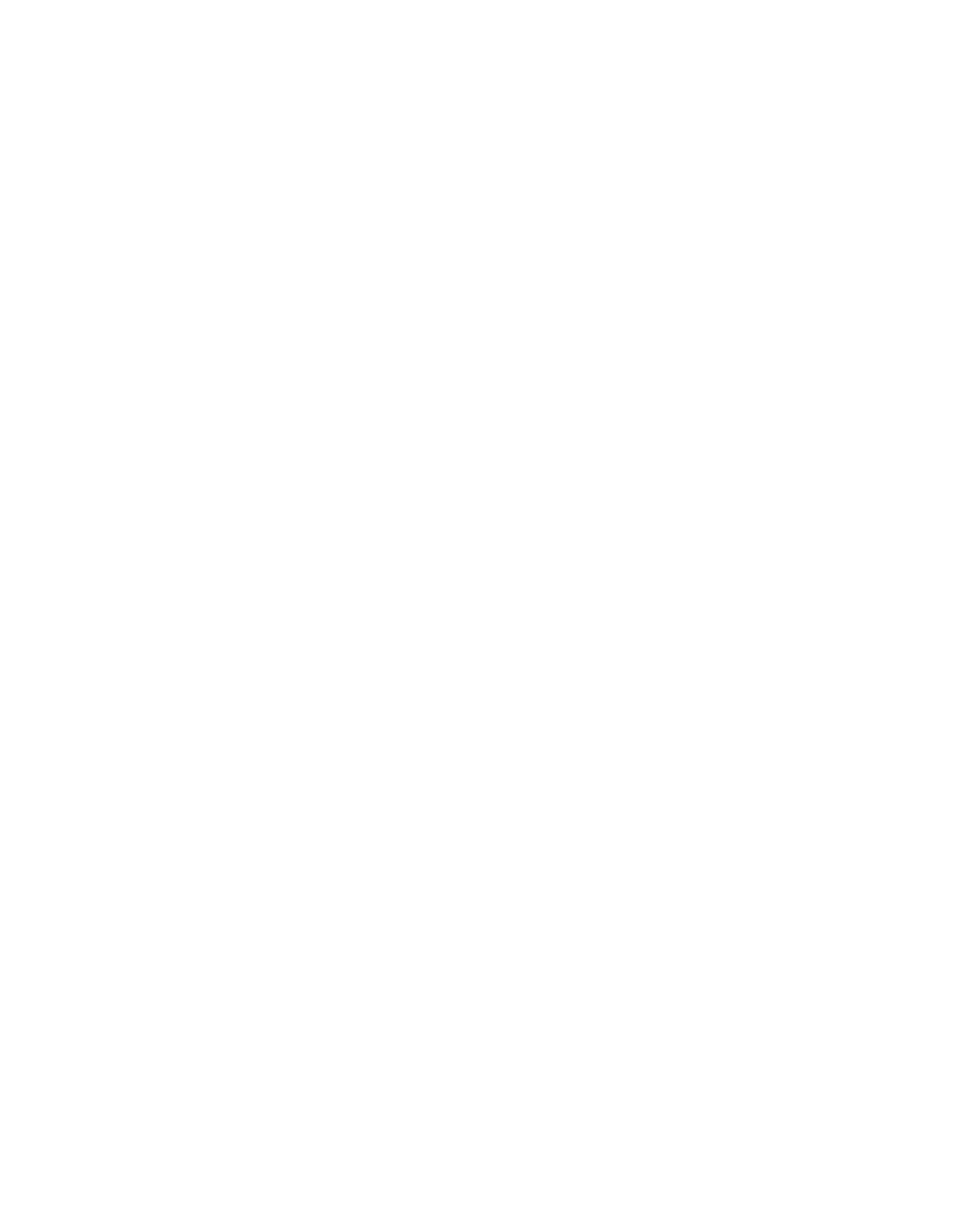# **ENGROSSED SUBSTITUTE HOUSE BILL 1938** \_\_\_\_\_\_\_\_\_\_\_\_\_\_\_\_\_\_\_\_\_\_\_\_\_\_\_\_\_\_\_\_\_\_\_\_\_\_\_\_\_\_\_\_\_\_\_

\_\_\_\_\_\_\_\_\_\_\_\_\_\_\_\_\_\_\_\_\_\_\_\_\_\_\_\_\_\_\_\_\_\_\_\_\_\_\_\_\_\_\_\_\_\_\_

AS RECOMMENDED BY THE CONFERENCE COMMITTEE

Passed Legislature - 1991 Regular Session

#### **State of Washington 52nd Legislature 1991 Regular Session**

**By** House Committee on Energy & Utilities (originally sponsored by Representatives Fraser, Grant, May, Winsley, Roland, Riley, Miller, Phillips, O'Brien, Rasmussen, Sheldon, Basich, Ogden, Orr, Bray, Pruitt and Sprenkle).

Read first time March 4, 1991.

 AN ACT Relating to state-wide implementation of enhanced 911; amending RCW 38.52.030, 9.73.070, 82.14B.010, 82.14B.020, 82.14B.030, 82.14B.040, 82.14B.090, and 82.14B.100; adding new sections to chapter 38.52 RCW; repealing RCW 80.36.550, 80.36.5501, and 82.14B.080; and providing for submission of this act to a vote of the people.

6 BE IT ENACTED BY THE LEGISLATURE OF THE STATE OF WASHINGTON:

 NEW SECTION. **Sec. 1.** The legislature finds that a state-wide emergency communications network of enhanced 911 telephone service, which allows an immediate display of a caller's identification and location, would serve to further the safety, health, and welfare of the state's citizens, and would save lives. The legislature, after reviewing the study outlined in section 1, chapter 260, Laws of 1990, further finds that state-wide implementation of enhanced 911 telephone service is feasible and should be accomplished as soon as practicable.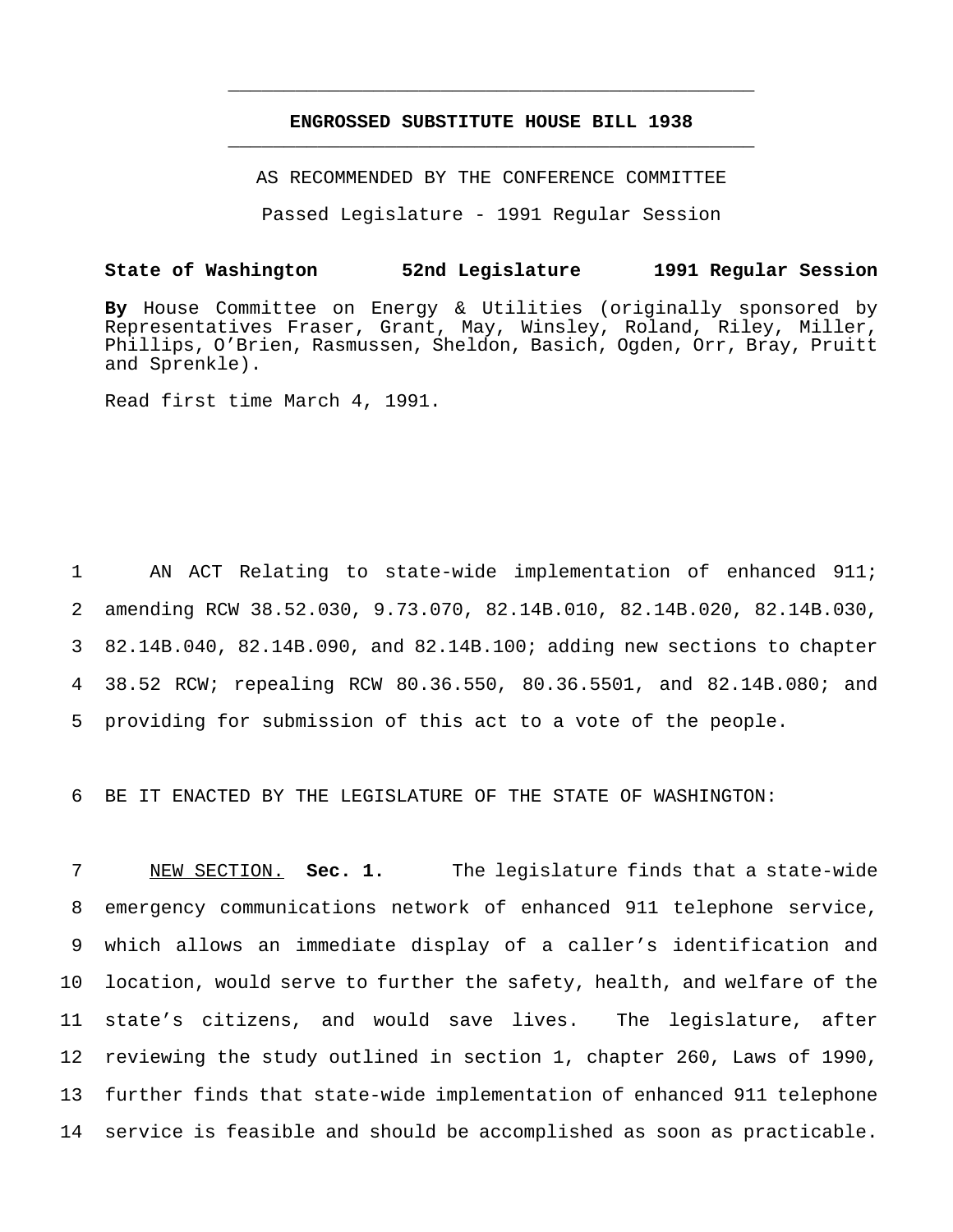**Sec. 2.** RCW 38.52.030 and 1986 c 266 s 25 are each amended to read as follows:

 (1) The director may employ such personnel and may make such expenditures within the appropriation therefor, or from other funds made available for purposes of emergency management, as may be necessary to carry out the purposes of this chapter.

 (2) The director, subject to the direction and control of the governor, shall be responsible to the governor for carrying out the program for emergency management of this state. The director shall coordinate the activities of all organizations for emergency management within the state, and shall maintain liaison with and cooperate with emergency management agencies and organizations of other states and of the federal government, and shall have such additional authority, duties, and responsibilities authorized by this chapter, as may be prescribed by the governor.

 (3) The director shall develop and maintain a comprehensive, all- hazard emergency plan for the state which shall include an analysis of the natural and man-caused hazards which could affect the state of Washington, and shall include the procedures to be used during emergencies for coordinating local resources, as necessary, and the resources of all state agencies, departments, commissions, and boards. The comprehensive, all-hazard emergency plan authorized under this subsection may not include preparation for emergency evacuation or relocation of residents in anticipation of nuclear attack. This plan shall be known as the comprehensive emergency management plan.

 (4) In accordance with the comprehensive emergency management plans and the programs for the emergency management of this state, the director shall procure supplies and equipment, institute training programs and public information programs, and shall take all other preparatory steps, including the partial or full mobilization of ESHB 1938.SL p. 2 of 11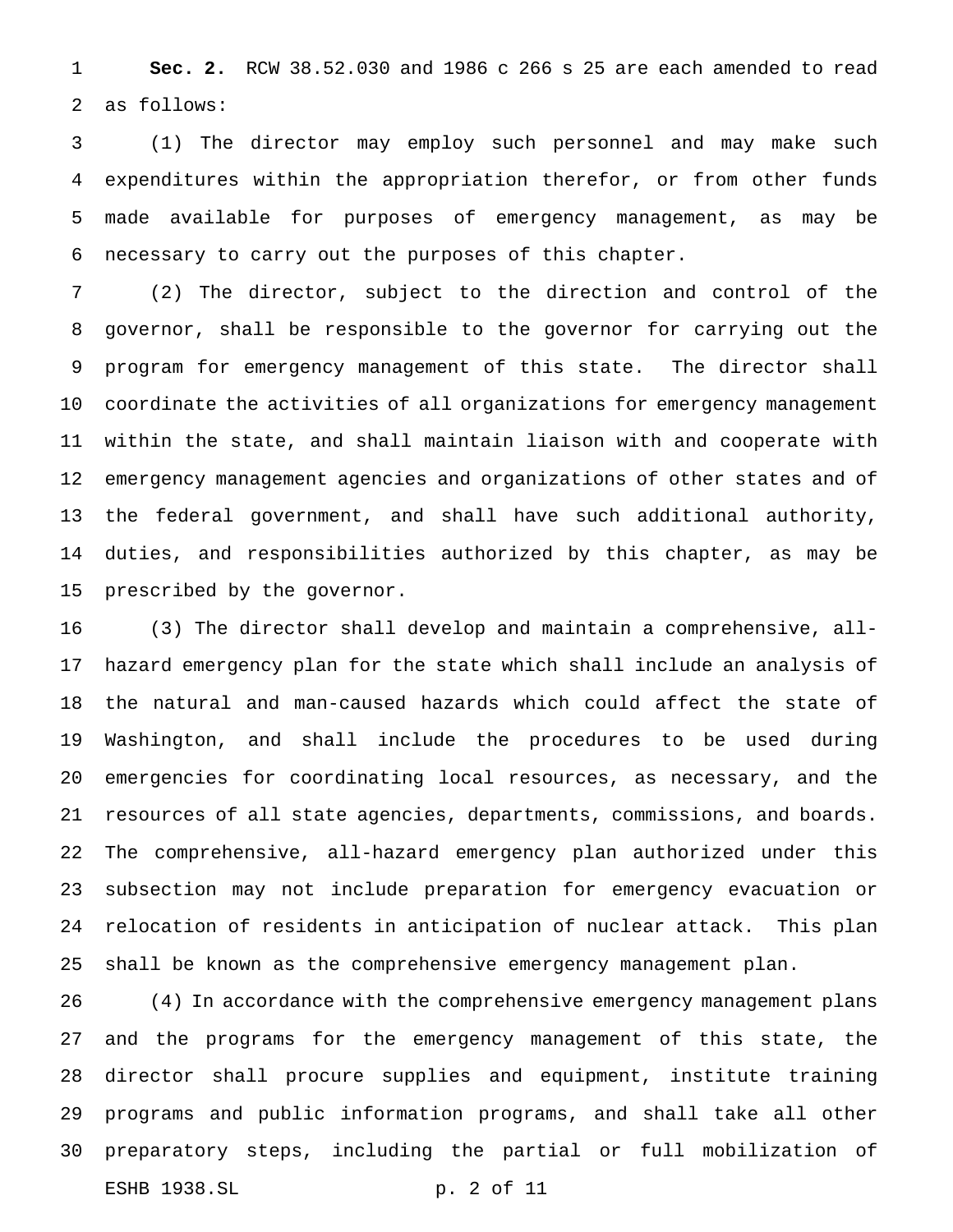emergency management organizations in advance of actual disaster, to insure the furnishing of adequately trained and equipped forces of emergency management personnel in time of need.

 (5) The director shall make such studies and surveys of the industries, resources, and facilities in this state as may be necessary to ascertain the capabilities of the state for emergency management, and shall plan for the most efficient emergency use thereof.

 (6) The director may appoint a communications coordinating committee consisting of six to eight persons with the director, or his or her designee, as chairman thereof. Three of the members shall be appointed from qualified, trained and experienced telephone communications administrators or engineers actively engaged in such work within the state of Washington at the time of appointment, and three of the members shall be appointed from qualified, trained and experienced radio communication administrators or engineers actively engaged in such work within the state of Washington at the time of appointment. This committee shall advise the director on all aspects of the communications and warning systems and facilities operated or controlled under the provisions of this chapter.

20 (7) The director, through the state enhanced 911 coordinator, shall coordinate and facilitate implementation and operation of a state-wide enhanced 911 emergency communications network.

23 (8) The director shall appoint a state coordinator of search and rescue operations to coordinate those state resources, services and facilities (other than those for which the state director of aeronautics is directly responsible) requested by political subdivisions in support of search and rescue operations, and on request to maintain liaison with and coordinate the resources, services, and facilities of political subdivisions when more than one political subdivision is engaged in joint search and rescue operations.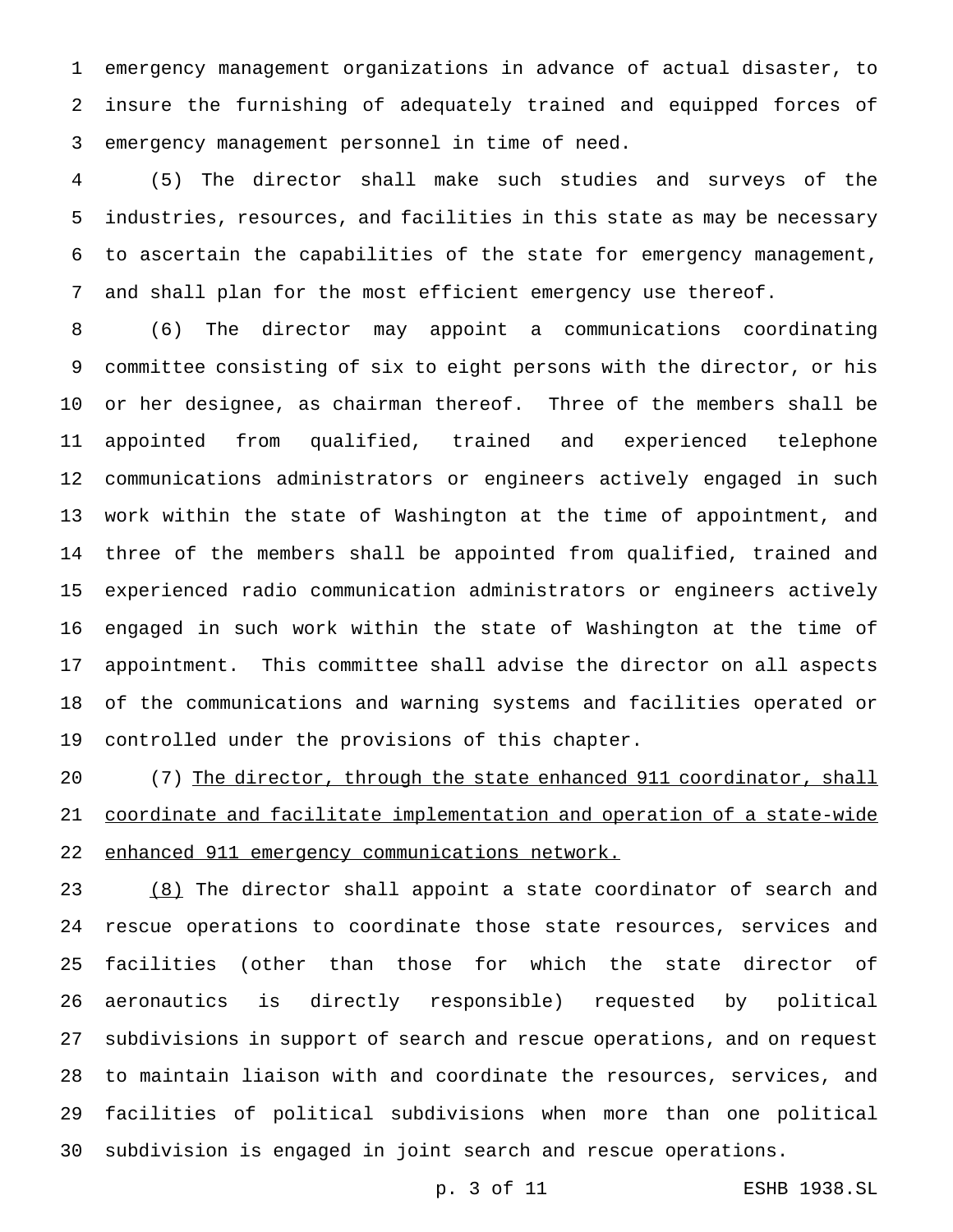$((+8))$  (9) The director, subject to the direction and control of the governor, shall prepare and administer a state program for emergency assistance to individuals within the state who are victims of a natural or man-made disaster, as defined by RCW 38.52.010(6). Such program may be integrated into and coordinated with disaster assistance plans and programs of the federal government which provide to the state, or through the state to any political subdivision thereof, services, equipment, supplies, materials, or funds by way of gift, grant, or loan for purposes of assistance to individuals affected by a disaster. Further, such program may include, but shall not be limited to, grants, loans, or gifts of services, equipment, supplies, materials, or funds of the state, or any political subdivision thereof, to individuals who, as a result of a disaster, are in need of assistance and who meet standards of eligibility for disaster assistance established by the department of social and health services: PROVIDED, HOWEVER, That nothing herein shall be construed in any manner inconsistent with the provisions of Article VIII, section 5 or section 7 of the Washington state Constitution.

 $((+9))$  (10) The director shall appoint a state coordinator for radioactive and hazardous waste emergency response programs. The coordinator shall consult with the state radiation control officer in matters relating to radioactive materials. The duties of the state coordinator for radioactive and hazardous waste emergency response programs shall include:

 (a) Assessing the current needs and capabilities of state and local radioactive and hazardous waste emergency response teams on an ongoing basis;

 (b) Coordinating training programs for state and local officials for the purpose of updating skills relating to emergency response;

# ESHB 1938.SL p. 4 of 11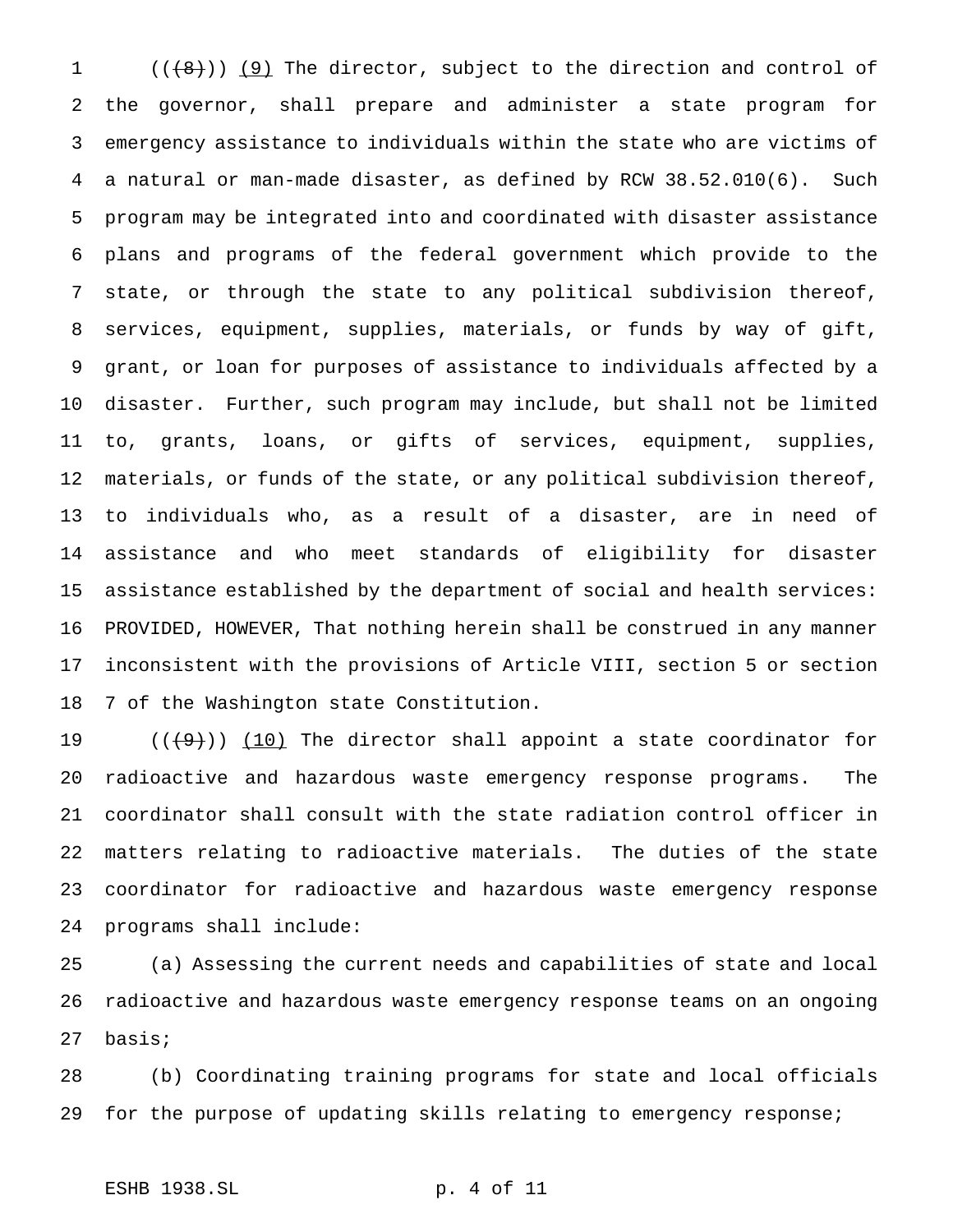(c) Utilizing appropriate training programs such as those offered by the federal emergency management agency, the department of 3 transportation and the environmental protection agency; and

 (d) Undertaking other duties in this area that are deemed appropriate by the director.

 NEW SECTION. **Sec. 3.** By December 31, 1998, each county, singly or in combination with adjacent counties, shall implement district-wide, county-wide, or multicounty-wide enhanced 911 emergency communications systems so that enhanced 911 is available throughout the state. The county shall provide funding for the enhanced 911 communication system in the county or district in an amount equal to the amount the maximum tax under RCW 82.14B.030(1) would generate in the county or district or the amount necessary to provide full funding of the system in the county or district, whichever is less. The state enhanced 911 coordination office established by section 4 of this act shall assist and facilitate enhanced 911 implementation throughout the state.

 NEW SECTION. **Sec. 4.** A state enhanced 911 coordination office, headed by the state enhanced 911 coordinator, is established in the emergency management division of the department. Duties of the office shall include:

 (1) Coordinating and facilitating the implementation and operation of enhanced 911 emergency communications systems throughout the state; (2) Seeking advice and assistance from, and providing staff support for, the enhanced 911 advisory committee; and

 (3) Recommending to the utilities and transportation commission by August 31st of each year the level of the state enhanced 911 excise tax for the following year.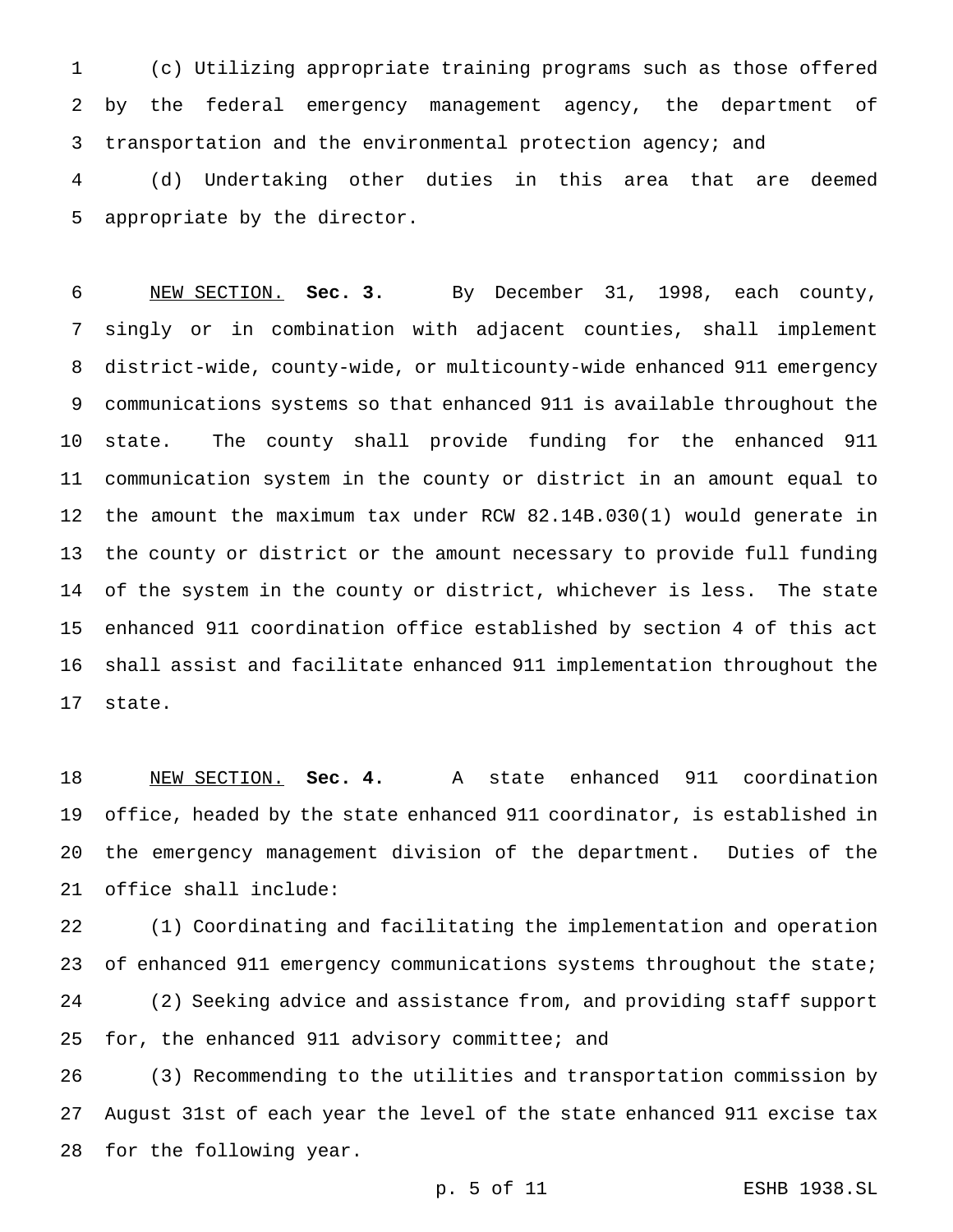NEW SECTION. **Sec. 5.** The enhanced 911 advisory committee is created to advise and assist the state enhanced 911 coordinator in coordinating and facilitating the implementation and operation of enhanced 911 throughout the state. The director shall appoint members of the committee who represent diverse geographical areas of the state and include state residents who are members of the national emergency number association, the associated public communications officers northwest, the Washington state fire chiefs association, the Washington association of sheriffs and police chiefs, the Washington state council of fire fighters, the Washington state council of police officers, the Washington ambulance association, the state fire policy board, the Washington fire commissioners association, the Washington state patrol, the association of Washington cities, the Washington state association of counties, the utilities and transportation commission or commission staff, and representatives of large and small local exchange telephone companies. This section shall expire December 31, 2000.

 NEW SECTION. **Sec. 6.** The enhanced 911 account is created in the state treasury. All receipts from the state enhanced 911 excise tax imposed by RCW 82.14B.030 shall be deposited into the account. Moneys in the account shall be used only to help implement and operate enhanced 911 state-wide. The state enhanced 911 coordinator, with the advice and assistance of the enhanced 911 advisory committee, shall specify by rule the purposes for which moneys may be expended from this account.

 **NOTE: Sections7&8 were not included in the referendum. They have been delivered to the Governor and are not a part of this chapter.**

 **Sec. 9.** RCW 82.14B.010 and 1981 c 160 s 1 are each amended to read as follows:

ESHB 1938.SL p. 6 of 11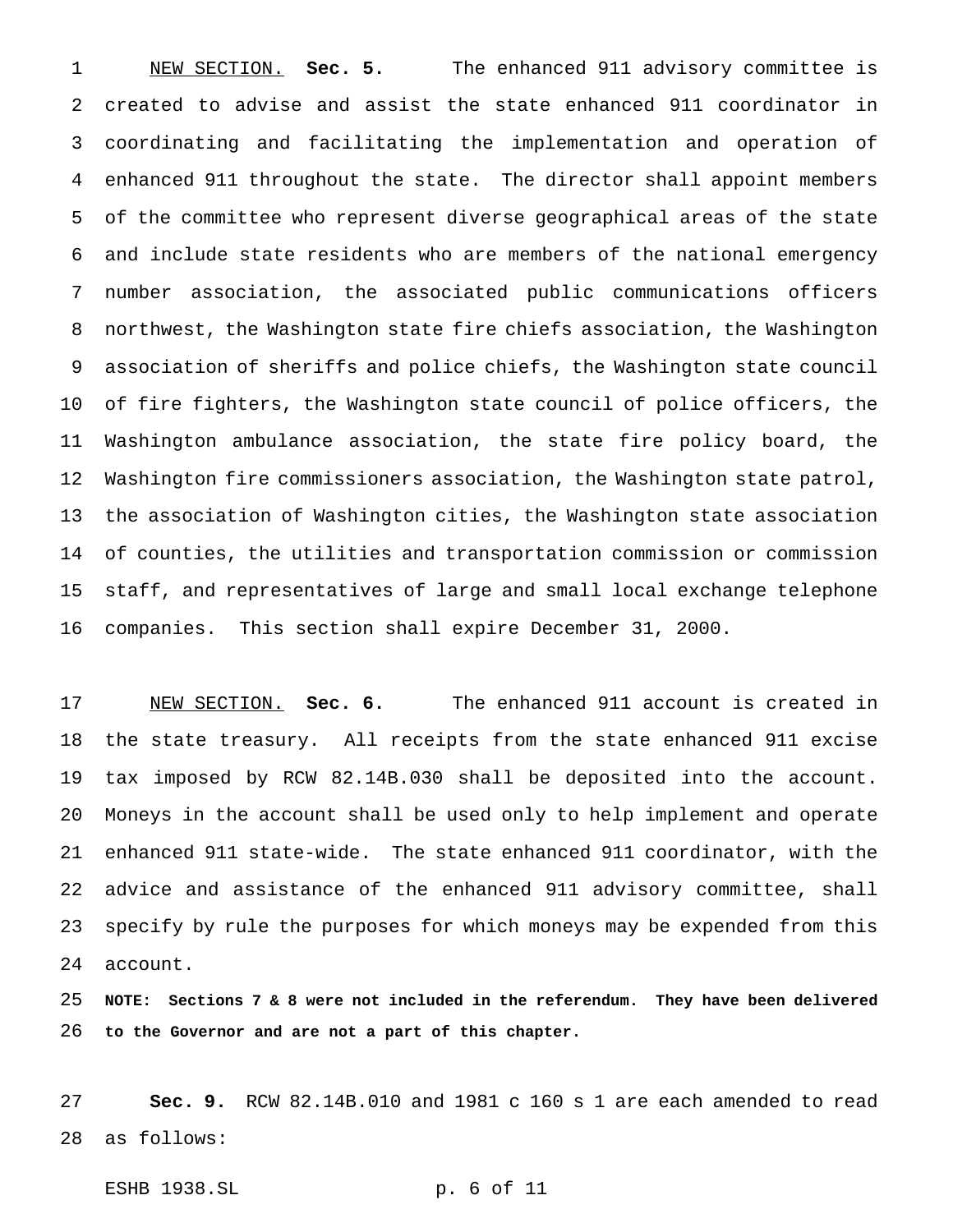1 The legislature finds that the state and counties should be 2 provided with an additional revenue source to fund enhanced 911 3 emergency ((service)) communication systems throughout the state on a 4 multicounty, county-wide, or district-wide basis. The legislature 5 further finds that the most efficient and appropriate method of 6 deriving additional revenue for this purpose is to ((vest the 7 legislative authorities of the counties, subject to voter approval, 8 with the power to)) impose an excise tax on the use of ((telephone)) 9 switched access lines.

10 **Sec. 10.** RCW 82.14B.020 and 1981 c 160 s 2 are each amended to 11 read as follows:

12 As used in this chapter:

13 (1) "Emergency services communication system" means a multicounty, 14 county-wide, or district-wide radio or landline communications network, 15 <u>including an enhanced</u> 911 telephone system, which provides rapid public 16 access for coordinated dispatching of services, personnel, equipment, 17 and facilities for police, fire, medical, or other emergency services. 18 (2) "((Telephone)) Enhanced 911 telephone system" means a public 19 telephone system consisting of a network, data base, and on-premises 20 equipment that is accessed by dialing 911 and that enables reporting 21 police, fire, medical, or other emergency situations to a public safety 22 answering point. The system includes the capability to selectively 23 route incoming 911 calls to the appropriate public safety answering 24 point that operates in a defined 911 service area and the capability to 25 automatically display the name, address, and telephone number of 26 incoming 911 calls at the appropriate public safety answering point. 27 (3) "Switched access line" means the telephone service line which 28 connects a subscriber's main telephone(s) or equivalent main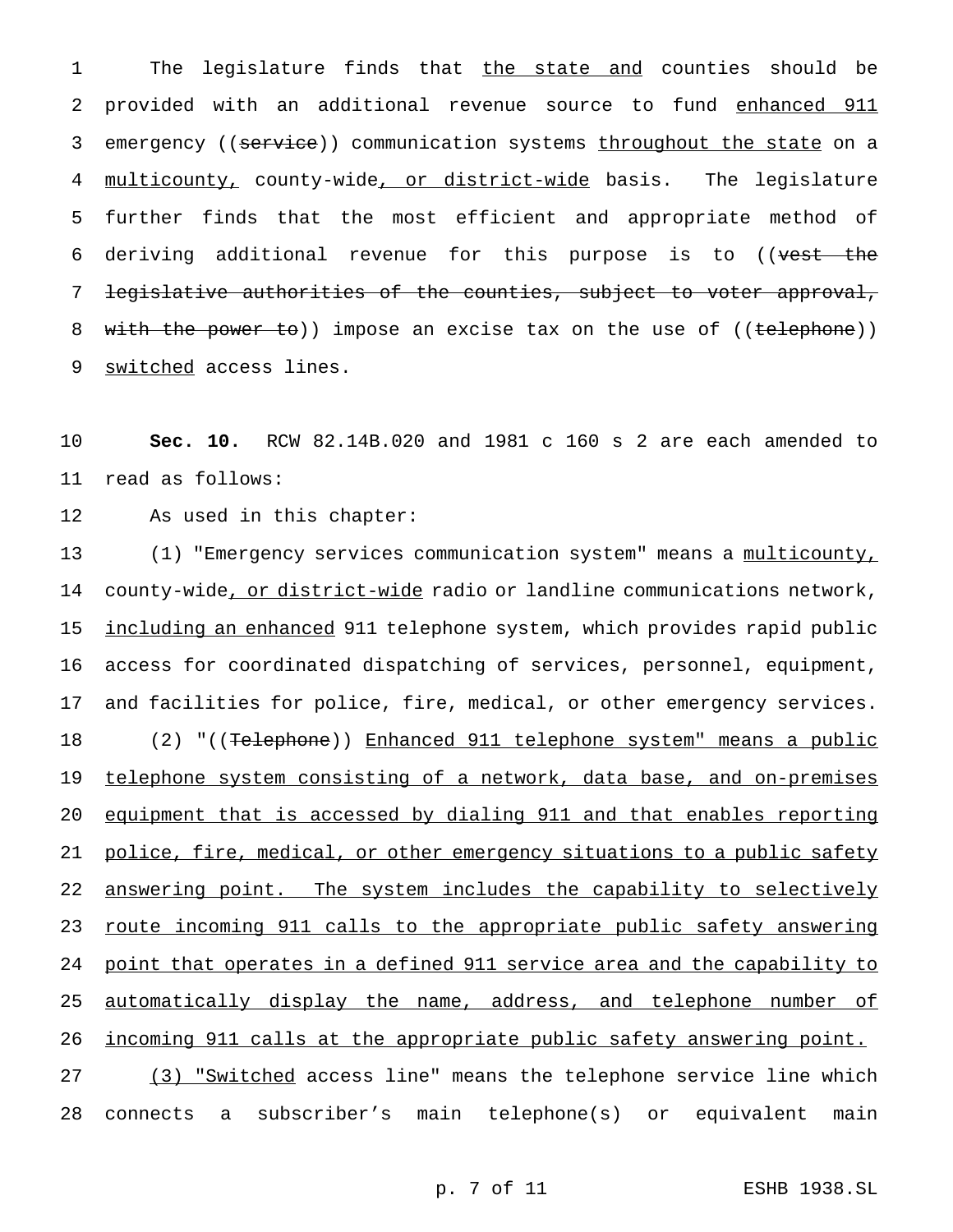1 telephone(s) to the ((telephone)) local exchange company's switching 2 office.

 $3$  ( $(\langle 3\rangle)$ )  $(4)$  "((Telephone)) Local exchange company" has the meaning 4 ascribed to it in RCW 80.04.010.

5 **Sec. 11.** RCW 82.14B.030 and 1981 c 160 s 3 are each amended to 6 read as follows:

7  $(1)$  The legislative authority of a county may impose ((an)) a 8 county enhanced 911 excise tax on the use of ((telephone)) switched 9 access lines in an amount not exceeding fifty cents per month for each 10 ((telephone)) switched access line. The amount of tax shall be uniform 11 for each ((telephone)) switched access line. ((This tax must be 12 approved by a favorable vote of at least three-fifths of the electors 13 thereof voting on the proposition, at which election the number of 14 persons voting "yes" on the proposition shall constitute three-fifths 15 of a number equal to forty per centum of the total votes cast in the 16 county at the last preceding general election when the number of 17 e<del>lectors voting on the proposition does not exceed forty per centum of</del> 18 the total votes cast in the county in the last preceding general 19 election; or by a majority of at least three-fifths of the electors 20 thereof voting on the proposition when the number of electors voting on 21 the proposition exceeds forty per centum of the total votes cast in the 22 county in the last preceding general election. This tax may be imposed 23 for six years without subsequent voter approval. At any election held 24 under this section, the ballot title of the proposition shall state the 25 maximum monthly rate of the proposed tax which may be imposed by the 26 county legislative authority. The actual rate of tax to be imposed 27 shall be set by ordinance, which rate shall not exceed the maximum 28 monthly rate approved by the electors.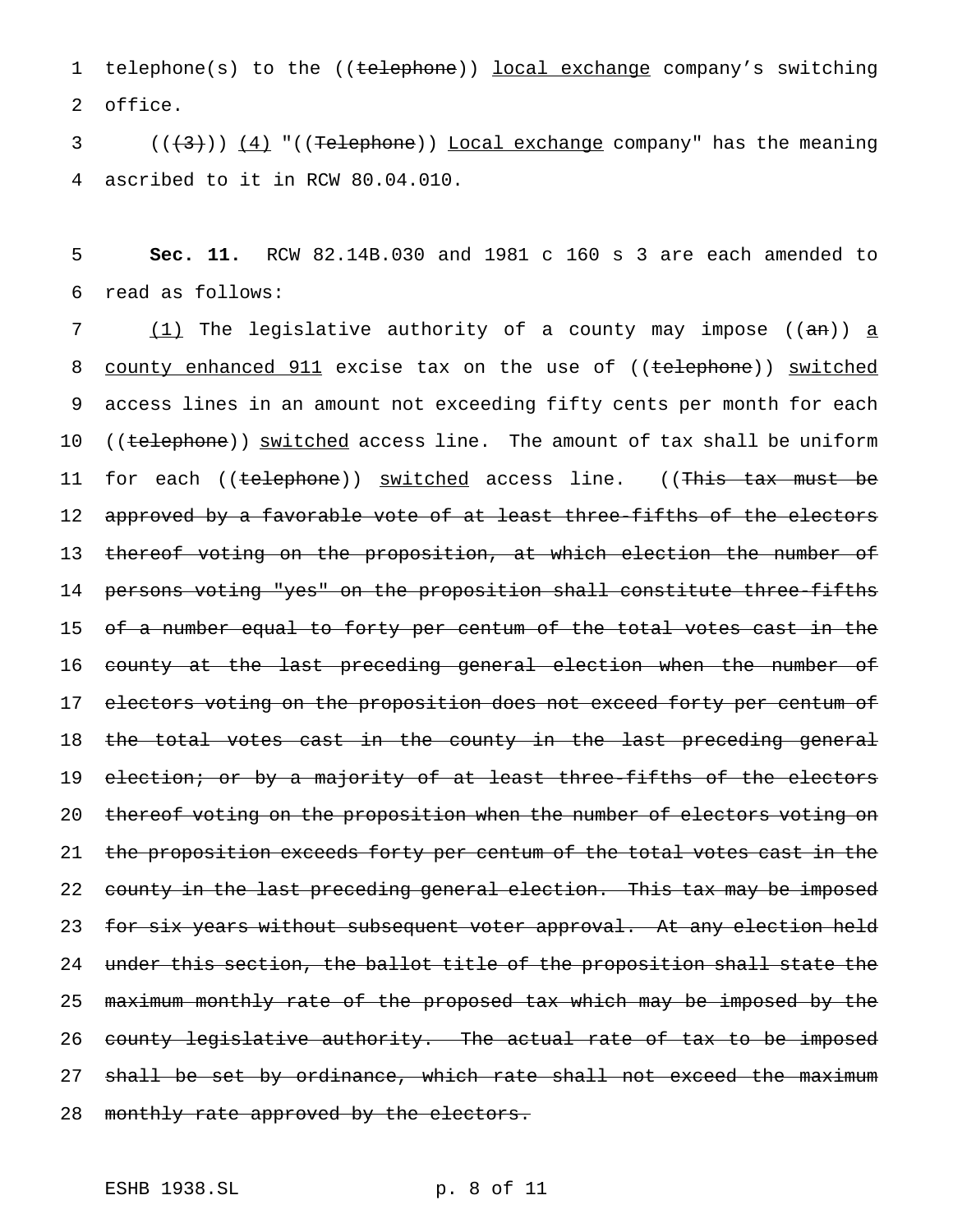No tax may be imposed under this section for more than one year 2 before the expected implementation date of an emergency services communication system. The power granted under this section is in addition to any other authority which counties have to fund emergency 5 services communication systems.)) Each county shall provide notice of such tax to all local exchange companies serving in the county at least

sixty days in advance of the date on which the first payment is due.

 (2) Beginning January 1, 1992, a state enhanced 911 excise tax is 9 imposed on all switched access lines in the state. For 1992, the tax shall be set at a rate of twenty cents per month for each switched access line. Until December 31, 1998, the amount of tax shall not 12 exceed twenty cents per month for each switched access line and thereafter shall not exceed ten cents per month for each switched access line. The tax shall be uniform for each switched access line. Tax proceeds shall be deposited by the treasurer in the enhanced 911 account created in section 6 of this act.

 (3) By August 31st of each year the state enhanced 911 coordinator shall recommend the level for the next year of the state enhanced 911 19 excise tax to the utilities and transportation commission. The commission shall by the following October 31st determine the level of the state enhanced 911 excise tax for the following year.

 **Sec. 12.** RCW 82.14B.040 and 1981 c 160 s 4 are each amended to read as follows:

24 ((A county imposing a)) The state enhanced 911 tax and the county 25 enhanced 911 tax ((under)) created in this chapter shall ((require 26 collection of the tax)) be collected from the user by the ((telephone)) 27 local exchange company providing the switched access line. The 28 ((telephone)) local exchange company shall state the amount of the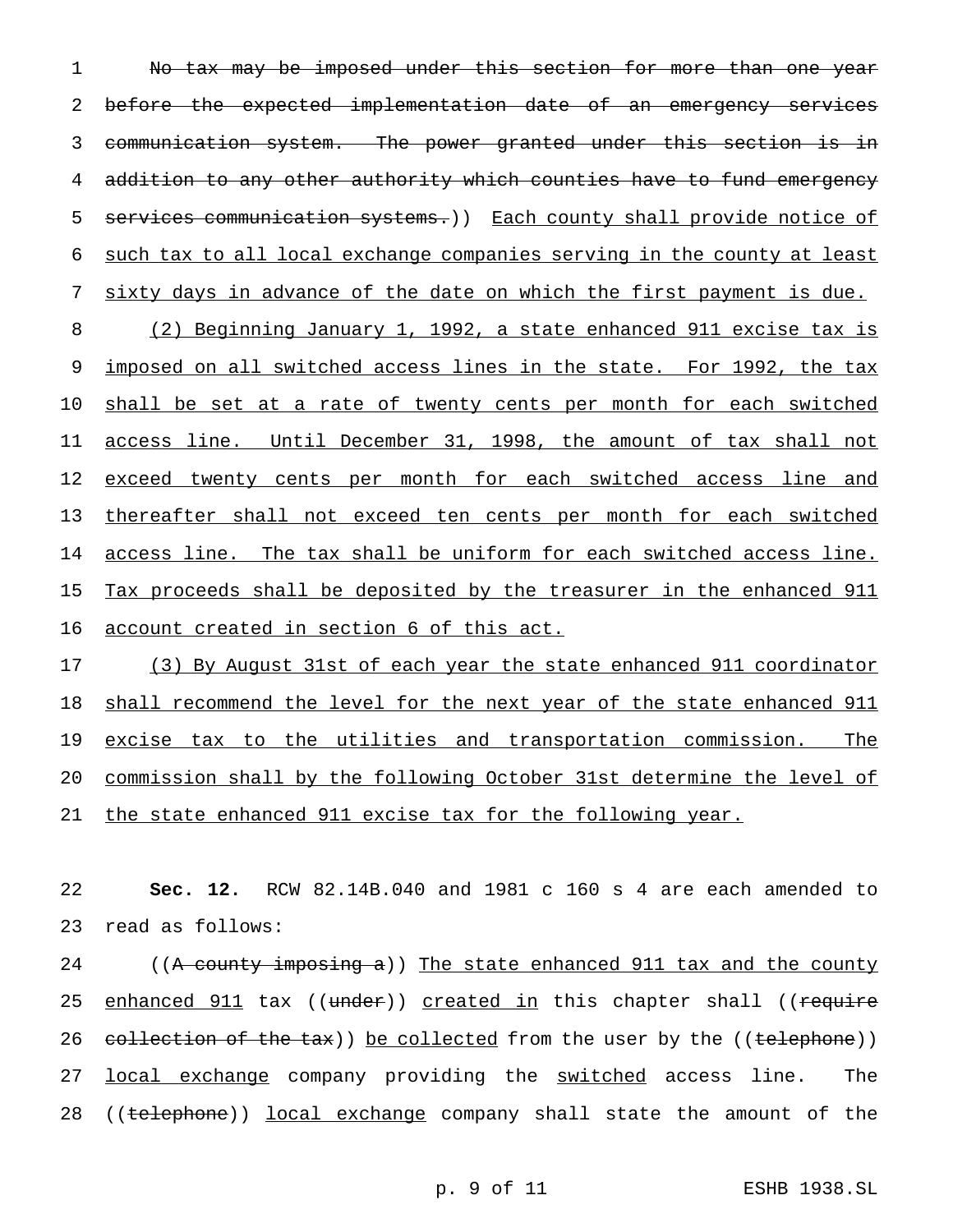1 ( $(\text{tax})$ ) taxes separately on the billing statement which is sent to the user.

 **Sec. 13.** RCW 82.14B.090 and 1987 c 17 s 3 are each amended to read as follows:

 An emergency service communication district is authorized to 6 finance and provide an emergency service communication system and  $((\overline{f},\overline{f})^{\text{th}})$ 7 authorized by the voters,)) to finance the system by imposing the excise tax authorized in RCW 82.14B.030.

 **Sec. 14.** RCW 82.14B.100 and 1987 c 17 s 4 are each amended to read as follows:

 RCW 82.14B.040 through 82.14B.060 apply to any emergency service 12 communication district established under RCW 82.14B.070 ((through)) and 13 82.14B.090. ((A ballot proposition to authorize the excise tax authorized under RCW 82.14B.040 through 82.14B.060 may be submitted to the voters of a proposed emergency service communication district at 16 the same election the ballot proposition creating the district is 17 submitted. The authority to impose the tax shall only exist if both of 18 these ballot propositions are approved.))

 NEW SECTION. **Sec. 15.** The following acts or parts of acts are each repealed:

(1) RCW 80.36.550 and 1990 c 260 s 3;

(2) RCW 80.36.5501 and 1990 c 260 s 2; and

(3) RCW 82.14B.080 and 1987 c 17 s 2.

 NEW SECTION. **Sec. 16.** Sections 1 and 3 through 7 of this act are each added to chapter 38.52 RCW.

ESHB 1938.SL p. 10 of 11